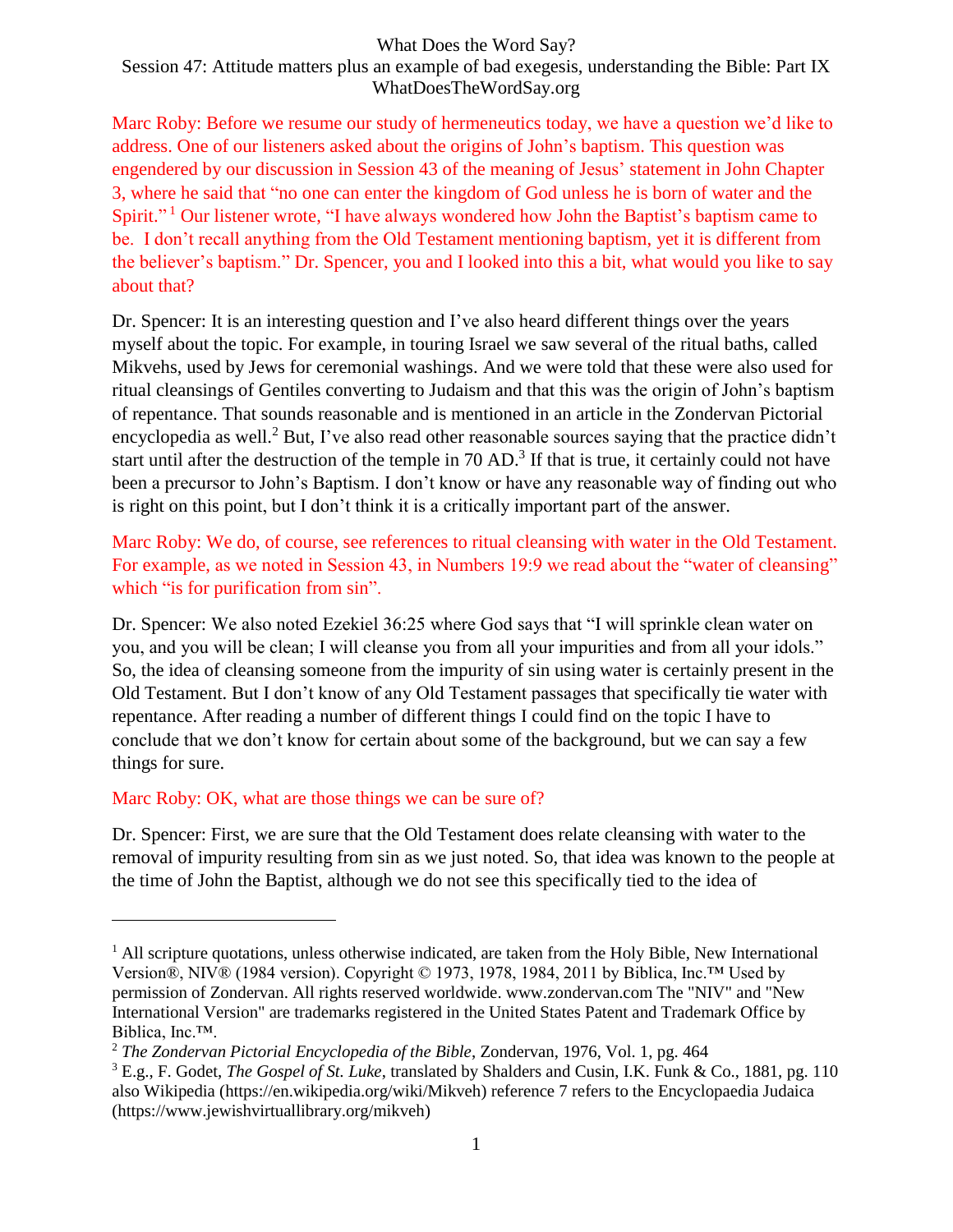repentance prior to John. John's baptism, however, was clearly tied to confession of sin since we read in Matthew 3:6 that "Confessing their sins, they were baptized by him in the Jordan River." Second, we also know from John 1:33 that John the Baptist himself said that God sent him to baptize with water. And, in Matthew 21 we read about the chief priests and the elders asking Jesus "By what authority" he was doing the things he was doing. Instead of answering them, he showed their duplicity by asking them a question he knew they would not be willing to answer honestly. He said, in Matthew 21:25, "John's baptism—where did it come from? Was it from heaven, or from men?" Now, this is far from proof since this was a rhetorical question of sorts, but Jesus' question implies that John's baptism came from heaven, which would agree with what John himself said.

Marc Roby: We can, of course, question exactly what is meant by saying his baptism came from heaven.

Dr. Spencer: That's a good question in fact, it isn't completely clear. Nevertheless, it is clear that cleansing with water was known to be related to purification from sins in Old Testament practice and it is known that in some way God himself commissioned and sent John the Baptist with the specific mission of baptizing people who repented of their sins. John is often correctly called the last of the Old Testament prophets. Not because he lived in Old Testament times, but because he was the last prophet to function as an Old Testament prophet, meaning that he pointed forward to Jesus Christ. Then, when Christ completed his work on the cross, we were given the more complete idea to which John's baptism had pointed, and that is Christian baptism.

Marc Roby: OK. We are now ready to resume our study of systematic theology by continuing to examine hermeneutics, that is the principles that we use to properly interpret the Bible. Last time we discussed the use of allegory in the Bible and ended with a discussion of the place creeds, confessions and systematic theology have in helping us interpret the Bible. What do you want to discuss today?

Dr. Spencer: The discussion of creeds, confessions and systematic theology leads immediately to thinking about the place of human pastors and teachers. There is no such thing as a Lone Ranger Christian. We will talk about this more in a later session, but for now it will suffice to say that all Christians should be in a local church under the authority of a pious and learned man, or men, of God. The Bible itself is the only thing that has inherent and absolute authority to govern our faith and conduct, but we all have need of trained pastors and teachers to help us, especially those God has placed over us in our local churches. We all need accountability and we need each other.

The authority of pastors and elders is never absolute, and it is not inherent, it is delegated. But it is, nonetheless, real authority and, like all authority, is meant to bless us. If I am unsure about how to interpret a passage in the Bible, I should study it carefully myself first. Then I should look to various commentaries by good scholars, and then I should also check with the leaders in my church. It is their God-given responsibility to interpret and apply the scriptures to the people under their care.

Marc Roby: People get real nervous about this idea of being under anyone, especially in our antiauthority day and age.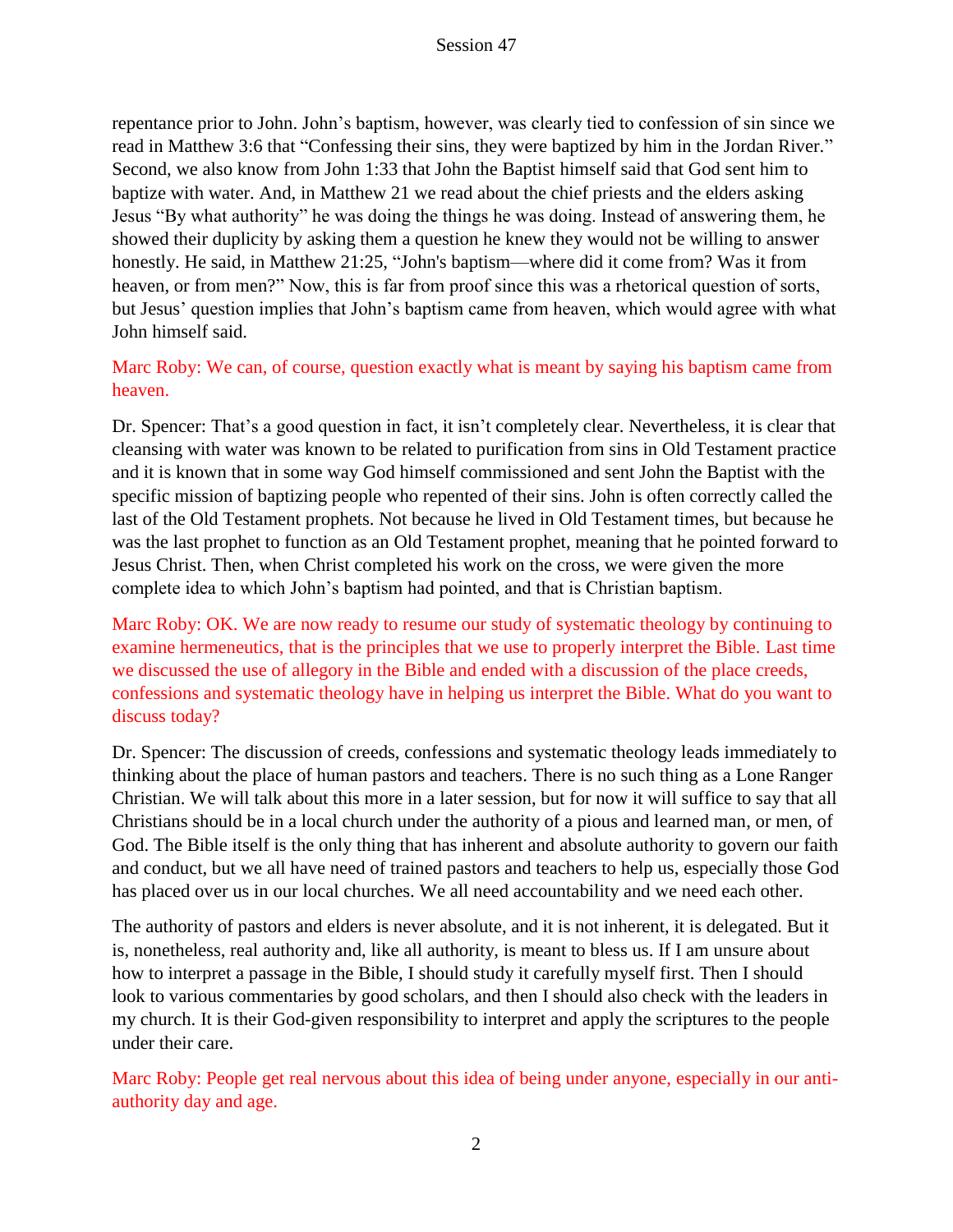Dr. Spencer: That's true, but the danger comes from unbiblical teaching, which leads to unbiblical practice. And it isn't usually very difficult to spot unbiblical teaching. We'll give some examples later, but for now let me just say that good pastors and teachers are a great help in understanding and applying the scripture and we should make use of that resource and we need to come under their authority. We are told in Ephesians 4:11-14 that Christ "gave some to be apostles, some to be prophets, some to be evangelists, and some to be pastors and teachers, to prepare God's people for works of service, so that the body of Christ may be built up until we all reach unity in the faith and in the knowledge of the Son of God and become mature, attaining to the whole measure of the fullness of Christ. Then we will no longer be infants, tossed back and forth by the waves, and blown here and there by every wind of teaching and by the cunning and craftiness of men in their deceitful scheming."

# Marc Roby: That's a vivid picture – if we don't participate in a good church we can remain infants in Christ. Can you give an example of when the authority of the elders would come into play in interpreting the Scriptures?

Dr. Spencer: Yes. I have an acquaintance who had to move to North Carolina for work a number of years ago. He is a serious Bible-believing Christian and he put a lot of effort and time into looking for a good church. He had young children and, after looking for quite some time, the very best church in his area was one that practiced infant baptism, which he didn't agree with. He asked me what I thought about the situation.

Now I happen to agree with him that believer's baptism is the biblical norm, but I do not think it is an essential issue. I suggested that he talk to the elders about this and if they were adamant that his children be baptized if he and his wife became members, he should go ahead and do so out of deference to the church leadership and to avoid causing divisions. I must also say that he already knew for certain they did not believe in baptismal regeneration, they understood baptism to be the sign of the covenant, equivalent to circumcision in the Old Testament. Had they believed in baptismal regeneration the question would never have come up because that is a serious doctrinal error.

# Marc Roby: That's an interesting case. Are we done with discussing the authority of elders in interpreting and applying the Bible?

Dr. Spencer: I think we are for now. But I would like mention that we discussed delegated authority in the state, home and church at greater length before, in Sessions 28 through 33. And, since I can easily imagine some of our listeners might be wondering where it is proper to draw the line on delegated authority in the church, I would refer them to Session 33 on the limits and abuses of authority in the church. I would also add the comment that the most common abuse of authority by far is the abrogation of the biblical responsibility to exercise authority for the good of the church.

# Marc Roby: Very well. What do you want to look at next with regard to hermeneutics?

Dr. Spencer: I want to make a general statement about our attitude in studying the Bible. We must be very careful that we come to our study of the Bible with the right attitude.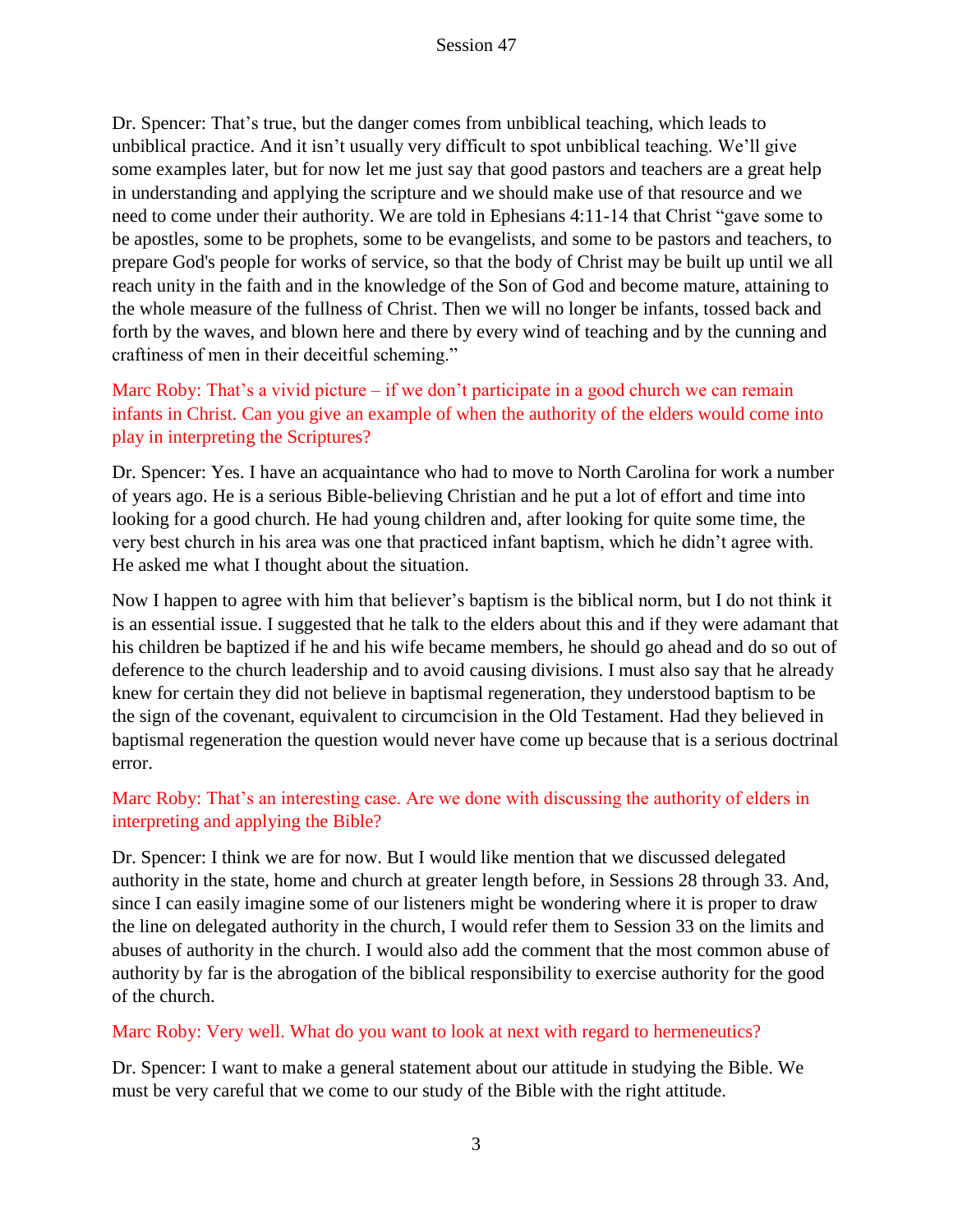#### Marc Roby: And what attitude is that?

Dr. Spencer: We must sincerely desire to hear from God. As Paul says in Romans 12:2, we need to be transformed by the renewing of our minds. We need to see that we are sinners and cannot trust our own ideas. Proverbs 3:5-6 tells us, "Trust in the LORD with all your heart and lean not on your own understanding; in all your ways acknowledge him, and he will make your paths straight." One of the worst things we can do in studying the Bible is to have an attitude of arrogant certainty that we know what it says.

# Marc Roby: But, of course, a mature Christian can be very solid in his beliefs on many different points of doctrine.

Dr. Spencer: Oh, he definitely can be. I don't mean that we are constantly doubting our understanding of the Bible. Nor do I think that it is common for a mature Christian to have his views altered in any dramatic way as he studies a given passage for maybe the twentieth time. But I mean that we must always have an attitude of humility that is open to being taught by God's word and Spirit. For a mature Christian who has studied the Bible carefully, the most common thing is that what you are reading ties in with what you believe to be true and you see new connections, different nuances and new applications that you hadn't seen before.

But, for a new Christian, or one who has never studied the Bible carefully before, it may very well happen that you find something you believe is simply not true. It is unbiblical. There is a lot of very bad theology out there – what the passage we just read in Ephesians 4 called "every wind of teaching" – and if you haven't studied the Bible carefully yourself you can easily absorb that teaching. But, serious study with a humble attitude of wanting to know what God says, not what men say, will help you to escape such bad teaching.

#### Marc Roby: Can you give us an example?

 $\overline{a}$ 

Dr. Spencer: Certainly. Some professing Christians today are convinced that homosexuality is not a sin. Let me quote from an argument made by Jimmy Creech, a former United Methodist pastor. His argument is fairly representative of the kind of terrible stuff you see when people try to make biblical arguments to support a position that is entirely unbiblical. He wrote that "There are references in the Bible to same-gender sexual behavior, and all of them are undeniably negative. But what is condemned in these passages is the violence, idolatry and exploitation related to the behavior, not the same-gender nature of the behavior."<sup>4</sup>

Marc Roby: That statement is simply untrue. Leviticus 18:22, for example, says "Do not lie with a man as one lies with a woman; that is detestable." There is no reference whatsoever to violence, idolatry or exploitation, it is a very simple and straightforward statement.

Dr. Spencer: You're right. We can also look in Romans 1, where the apostle Paul tells us that people inherently know God exists, but suppress that knowledge. In Verses 25-27 he writes that

<sup>4</sup> Quote taken from https://www.hrc.org/resources/what-does-the-bible-say-about-homosexuality on May 11, 2018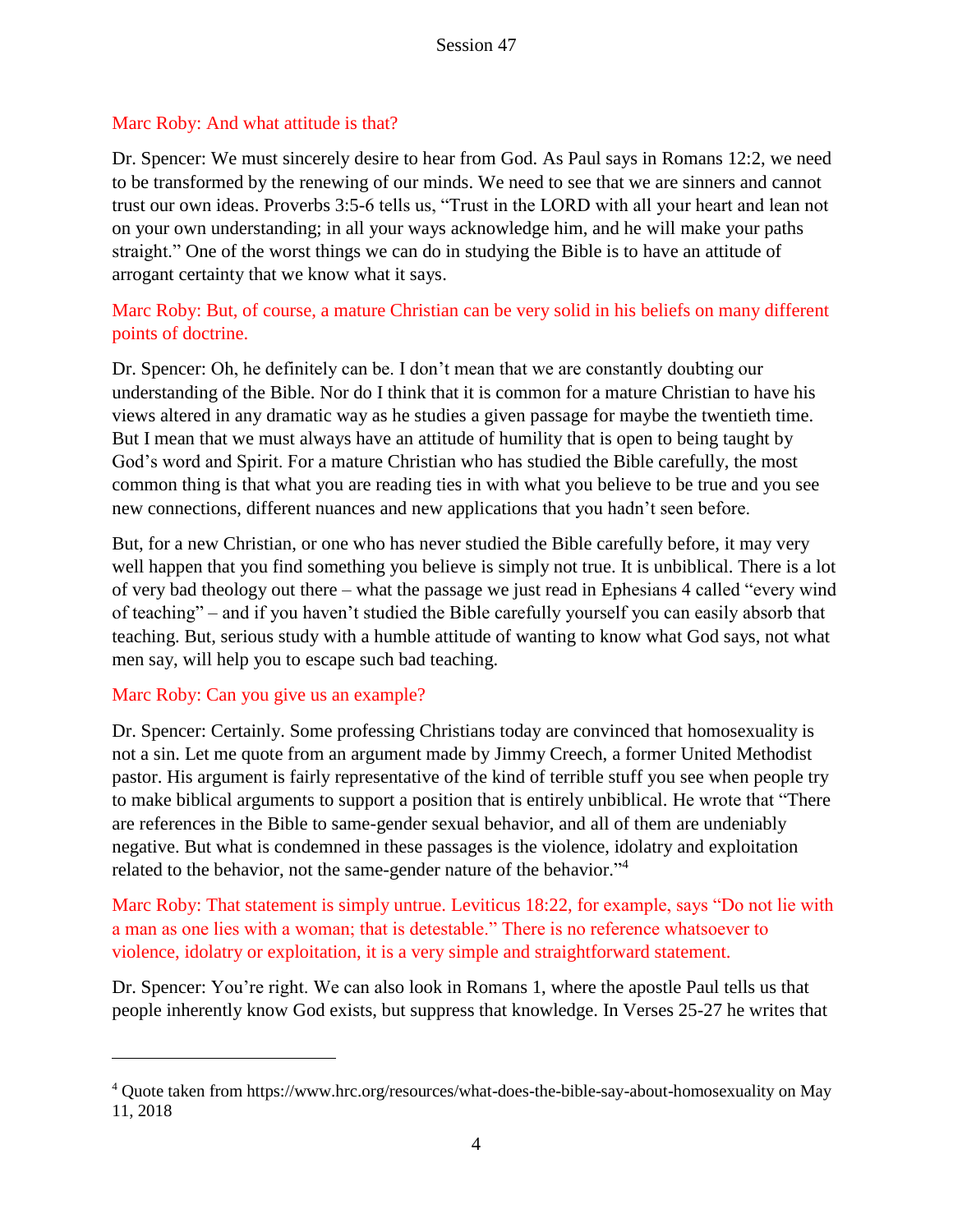"They exchanged the truth of God for a lie, and worshiped and served created things rather than the Creator—who is forever praised. Amen. Because of this, God gave them over to shameful lusts. Even their women exchanged natural relations for unnatural ones. In the same way the men also abandoned natural relations with women and were inflamed with lust for one another. Men committed indecent acts with other men, and received in themselves the due penalty for their perversion."

Marc Roby: That seems very clear, and there is again no indication anywhere in the passage or its context that Paul is referring to violent, idolatrous or exploitive behavior. Does Mr. Creech have other arguments?

Dr. Spencer: Oh yes, it gets far worse. He also writes that "There was no word in Hebrew, Aramaic or Greek for 'homosexual' or 'homosexuality.' These words were invented near the end of the 19th century when psychoanalysts began to discover and understand sexuality as an essential part of the human personality in all of its diversity. Consequently, it cannot be claimed that the Bible says anything at all about it. The writers of the Bible had neither the understanding of it nor the language for it."<sup>5</sup>

Marc Roby: That is amazing. It's hard to believe that anyone would take such nonsense seriously. Does he really believe that it was only in the 19<sup>th</sup> century that people "began to discover" that sexuality is an essential part of human personality?

Dr. Spencer: It is very hard to understand that. You have to have your mind made up and simply be looking for some way to try and justify what you want to be true, rather than having any sincere desire at all to find out what the truth is. I would have a lot more respect for someone who simply said "I think being homosexual is fine and so I dismiss the Bible as having any authority." At least that is honest. But to try and make an argument that homosexuality is not prohibited by the Bible requires this kind of stupidity and flat out dishonesty.

Let's take a minute to look at his argument though. As far as I can determine, he is correct about the etymology of the English word homosexual, it comes from the 19<sup>th</sup> century. But to say that "The writers of the Bible had neither the understanding … nor the language" to describe homosexual behavior is unbelievably ignorant and just plain wrong. Anyone who has ever studied ancient Greece knows that homosexual behavior was absolutely understood and described. All you have to do is look in Wikipedia and you can find all sorts of references if you want to read about such things.<sup>6</sup>

Marc Roby: And, of course, the New Testament, written in Greek, condemns homosexual behavior too, the passage in Romans 1 that we mentioned a couple of minutes ago is one place, but not the only one.

 $\overline{a}$ 

<sup>5</sup> Ibid

<sup>&</sup>lt;sup>6</sup> The article on Homosexuality in Ancient Greece has many references and the basic information (https://en.wikipedia.org/wiki/Homosexuality\_in\_ancient\_Greece)